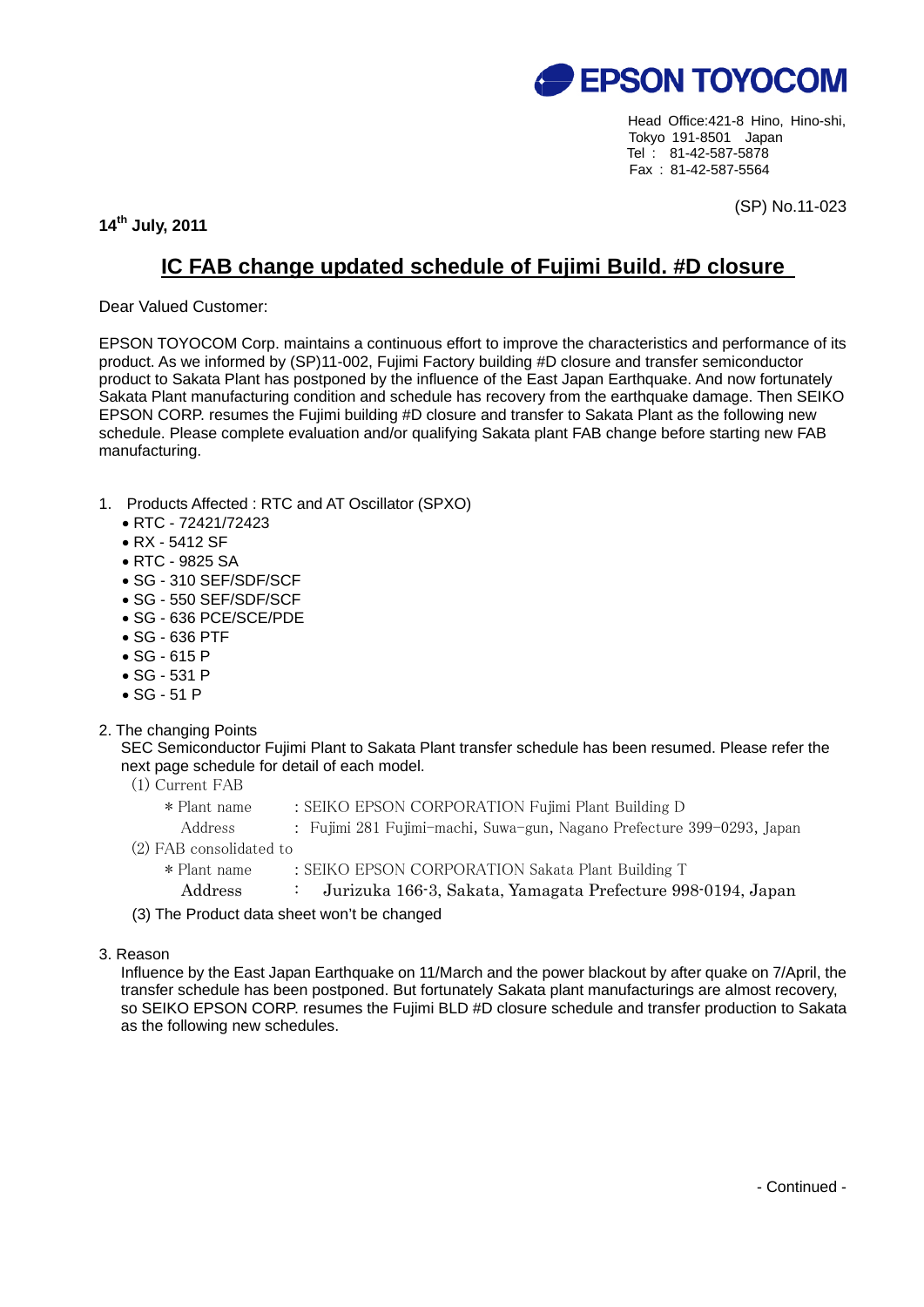

Head Office:421-8 Hino, Hino-shi, Tokyo 191-8501 Japan Tel : 81-42-587-5878 Fax : 81-42-587-5564

## 4. Revised schedule

| Product name              | Sample                              | Data available date |          | *MP start from |
|---------------------------|-------------------------------------|---------------------|----------|----------------|
|                           |                                     | E function          | Rel data |                |
| RTC-72421/72423           | available                           | 2011/3              | 2011/4   | 2011/10        |
| RTC-9825 SA               | TBD                                 | TBD                 | TBD      | TBD            |
| <b>RX-5411 LD</b>         | EOL by no future demand is expected |                     |          |                |
| <b>RX-5412 SF</b>         | TBD                                 | TBD                 | TBD      | TBD            |
| SG-310 SEF/SDF/SCF        | 2011/9                              | 2011/9              | 2011/9   | 2012/2         |
| SG-550 SEF/SDF/SCF        | 2011/9                              | 2011/9              | 2011/9   | 2012/2         |
| SG-636 PCE/ECE/PDE        | available                           | 2011/7              | 2011/7   | 2011/11        |
| SG-615 P/SG-531 P/SG-51 P | available                           | 2011/7              | 2011/7   | 2011/11        |
| <b>SG-636 PTF</b>         | available                           | 2011/7              | 2011/7   | 2011/11        |

## 5. Others

## (1) Identification

 Marking of version number will be changed as ID. New version number will be deferent by each product type as shown below.